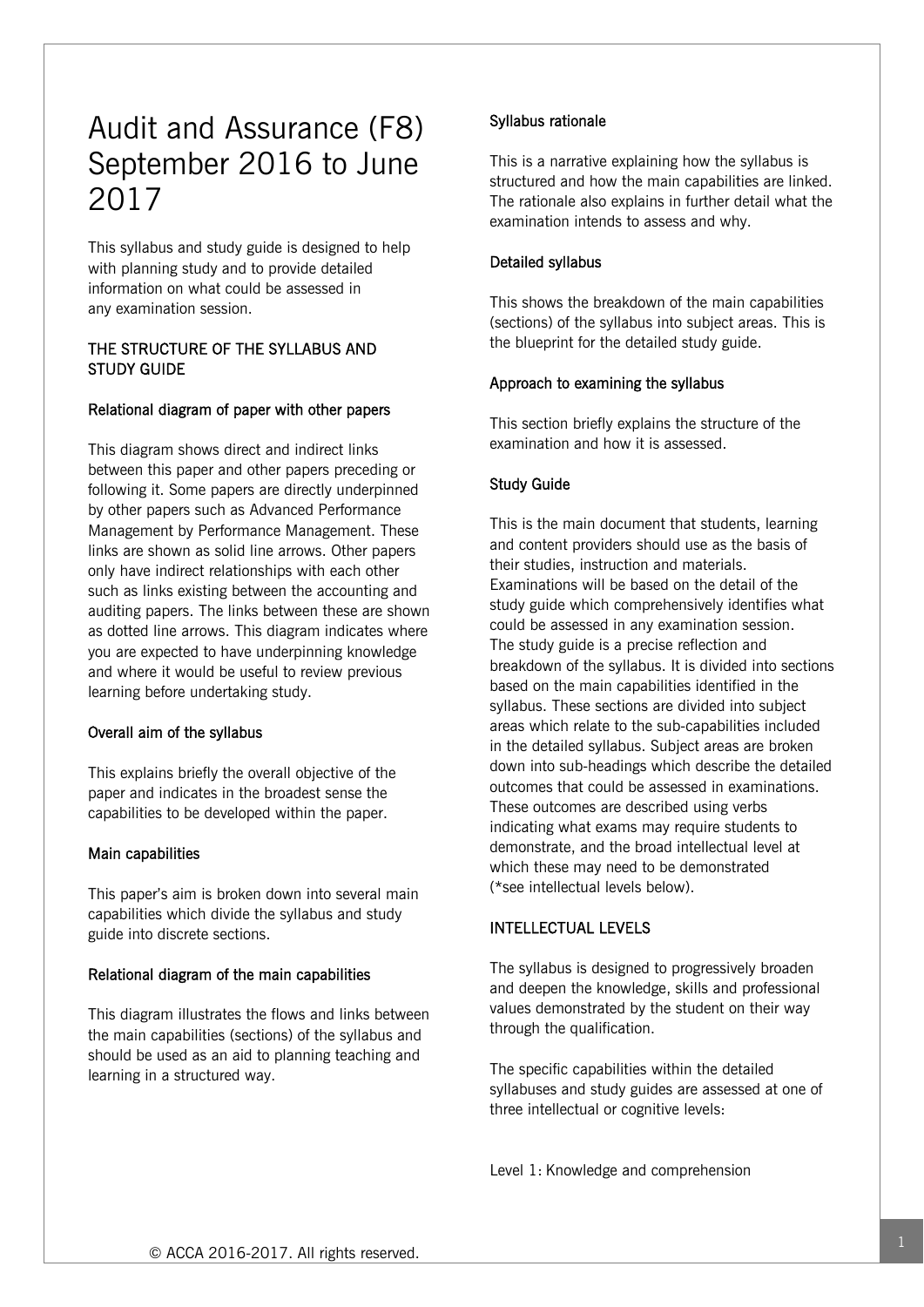Level 2: Application and analysis Level 3: Synthesis and evaluation

Very broadly, these intellectual levels relate to the three cognitive levels at which the Knowledge module, the Skills module and the Professional level are assessed.

Each subject area in the detailed study guide included in this document is given a 1, 2, or 3 superscript, denoting intellectual level, marked at the end of each relevant line. This gives an indication of the intellectual depth at which an area could be assessed within the examination. However, while level 1 broadly equates with the Knowledge module, level 2 equates to the Skills module and level 3 to the Professional level, some lower level skills can continue to be assessed as the student progresses through each module and level. This reflects that at each stage of study there will be a requirement to broaden, as well as deepen capabilities. It is also possible that occasionally some higher level capabilities may be assessed at lower levels.

## LEARNING HOURS AND EDUCATION **RECOGNITION**

The ACCA qualification does not prescribe or recommend any particular number of learning hours for examinations because study and learning patterns and styles vary greatly between people and organisations. This also recognises the wide diversity of personal, professional and educational circumstances in which ACCA students find themselves.

As a member of the International Federation of Accountants, ACCA seeks to enhance the education recognition of its qualification on both national and international education frameworks, and with educational authorities and partners globally. In doing so, ACCA aims to ensure that its qualifications are recognized and valued by governments, regulatory authorities and employers across all sectors. To this end, ACCA qualifications are currently recognized on the education frameworks in several countries. Please refer to your national education framework regulator for further information.

Each syllabus contains between 23 and 35 main subject area headings depending on the nature of the subject and how these areas have been broken down.

## GUIDE TO EXAM STRUCTURE

The structure of examinations varies within and between modules and levels.

The Fundamentals level examinations contain 100% compulsory questions to encourage candidates to study across the breadth of each syllabus.

The Knowledge module is assessed by equivalent two-hour paper based and computer based examinations.

The Skills module examinations F5-F9 are paper based exams containing a mix of objective and longer type questions with a duration of three hours 15 minutes. From September 2016 these exams will also be available as computer-based exams. Further information will be released on these in April 2016. The Corporate and Business Law (F4) paper is a two- hour objective test examination which is also available as a computer based exams for English and Global variants, as well as paper based for all variants.

The Professional level papers are all of three hours 15 minutes duration and, all contain two sections. Section A is compulsory, but there will be some choice offered in Section B.

ACCA has removed the restriction relating to reading and planning time, so that while the time considered necessary to complete these exams remains at 3 hours, candidates may use the additional 15 minutes as they choose. ACCA encourages students to take time to read questions carefully and to plan answers but once the exam time has started, there are no additional restrictions as to when candidates may start writing in their answer books.

Time should be taken to ensure that all the information and exam requirements are properly read and understood.

The Essentials module papers all have a Section A containing a major case study question with all requirements totalling 50 marks relating to this case. Section B gives students a choice of two from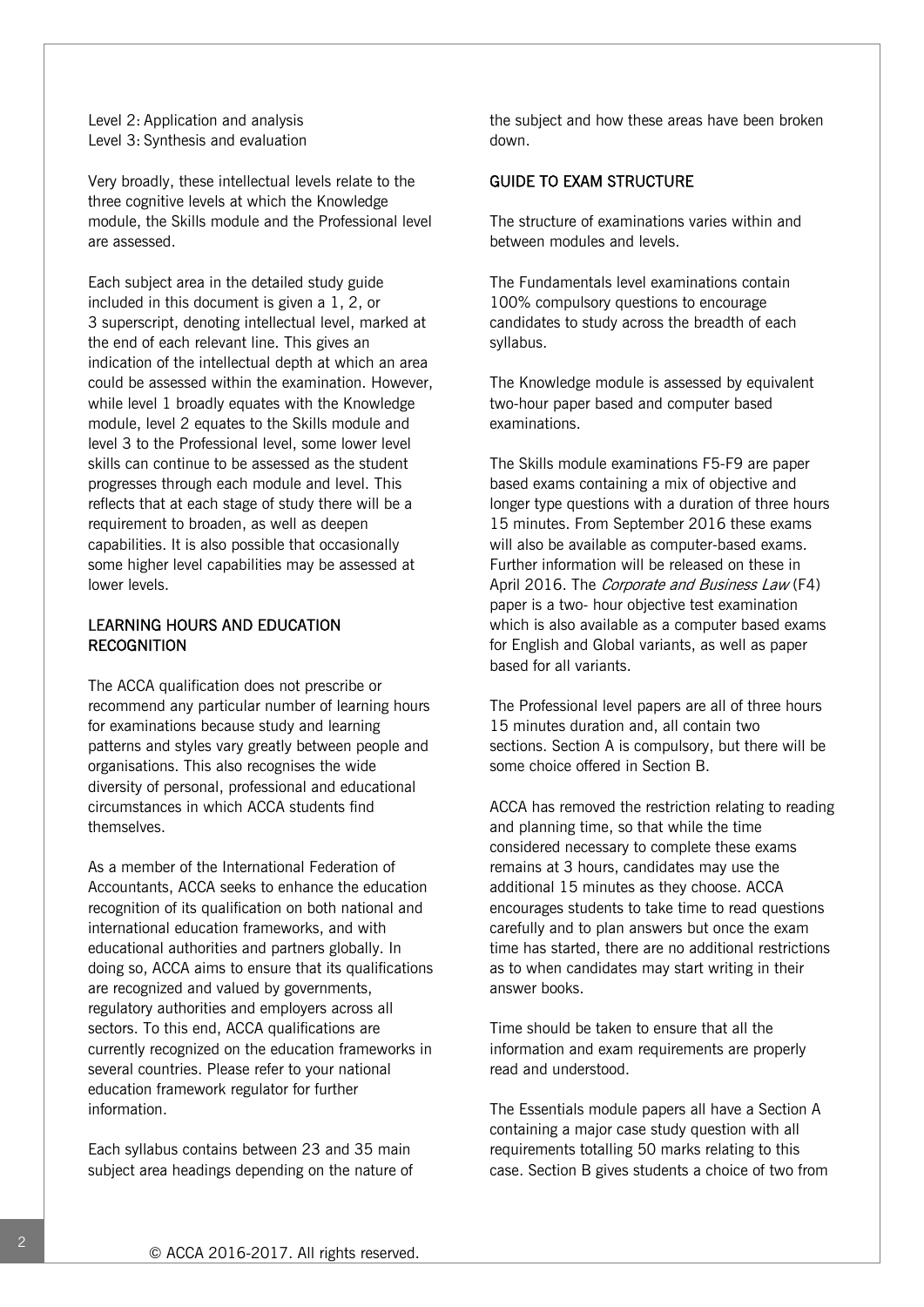three 25 mark questions.

Section A of both the P4 and P5 Options papers contain one 50 mark compulsory question, and Section B will offer a choice of two from three questions each worth 25 marks each.

Section A of each of the P6 and P7 Options papers contains 60 compulsory marks from two questions; question 1 attracting 35 marks, and question 2 attracting 25 marks. Section B of both these Options papers will offer a choice of two from three questions, with each question attracting 20 marks.

All Professional level exams contain four professional marks.

The pass mark for all ACCA Qualification examination papers is 50%.

#### GUIDE TO EXAMINATION ASSESSMENT

ACCA reserves the right to examine anything contained within the study guide at any examination session. This includes knowledge, techniques, principles, theories, and concepts as specified.

For the financial accounting, audit and assurance, law and tax papers except where indicated otherwise, ACCA will publish examinable documents once a year to indicate exactly what regulations and legislation could potentially be assessed within identified examination sessions..

For paper based examinations regulation *issued* or legislation *passed* on or before  $31<sup>st</sup>$  August annually, will be examinable from  $1<sup>st</sup>$  September of the following year to  $31<sup>st</sup>$  August of the year after that. Please refer to the examinable documents for the paper (where relevant) for further information.

Regulation issued or legislation passed in accordance with the above dates may be examinable even if the *effective* date is in the future.

The term issued or passed relates to when regulation or legislation has been formally approved.

The term effective relates to when regulation or legislation must be applied to an entity transactions and business practices.

The study guide offers more detailed guidance on the depth and level at which the examinable documents will be examined. The study guide should therefore be read in conjunction with the examinable documents list.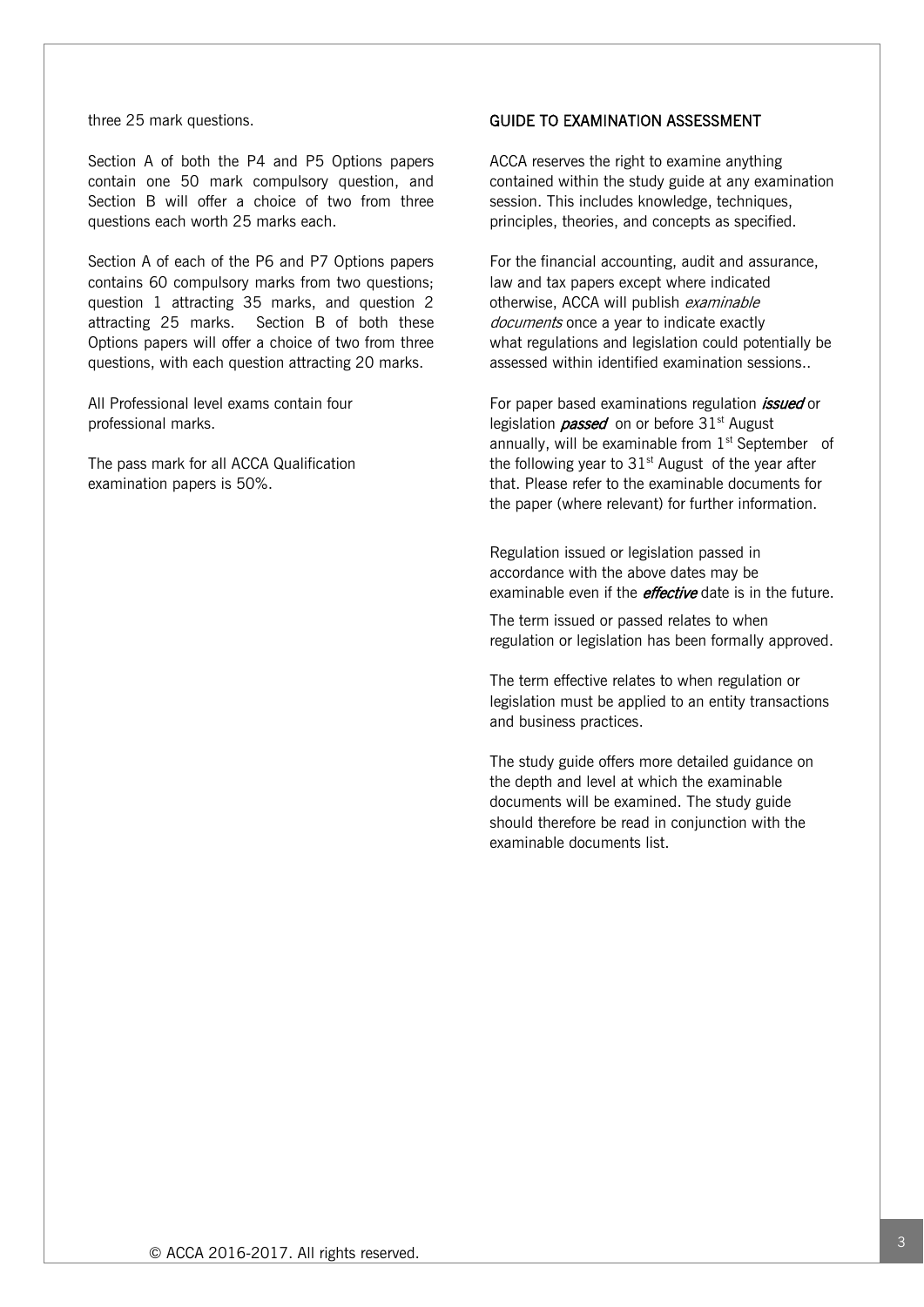## Syllabus



## AIM

To develop knowledge and understanding of the process of carrying out the assurance engagement and its application in the context of the professional regulatory framework.

## MAIN CAPABILITIES

On successful completion of this paper, candidates should be able to:

A Explain the concept of audit and assurance and the functions of audit, corporate governance,

including ethics and professional conduct, describing the scope and distinguishing between the functions of internal and external audit

- **B** Demonstrate how the auditor obtains and accepts audit engagements, obtains an understanding of the entity and its environment, assesses the risk of material misstatement (whether arising from fraud or other irregularities) and plans an audit of financial statements
- C Describe and evaluate internal controls, techniques and audit tests, including IT systems to identify and communicate control risks and their potential consequences, making appropriate recommendations
- D Identify and describe the work and evidence obtained by the auditor and others required to meet the objectives of audit engagements and the application of the International Standards on Auditing
- E Explain how consideration of subsequent events and the going concern principle can inform the conclusions from audit work and are reflected in different types of audit report, written representations and the final review and report.



## RELATIONAL DIAGRAM OF MAIN CAPABILITIES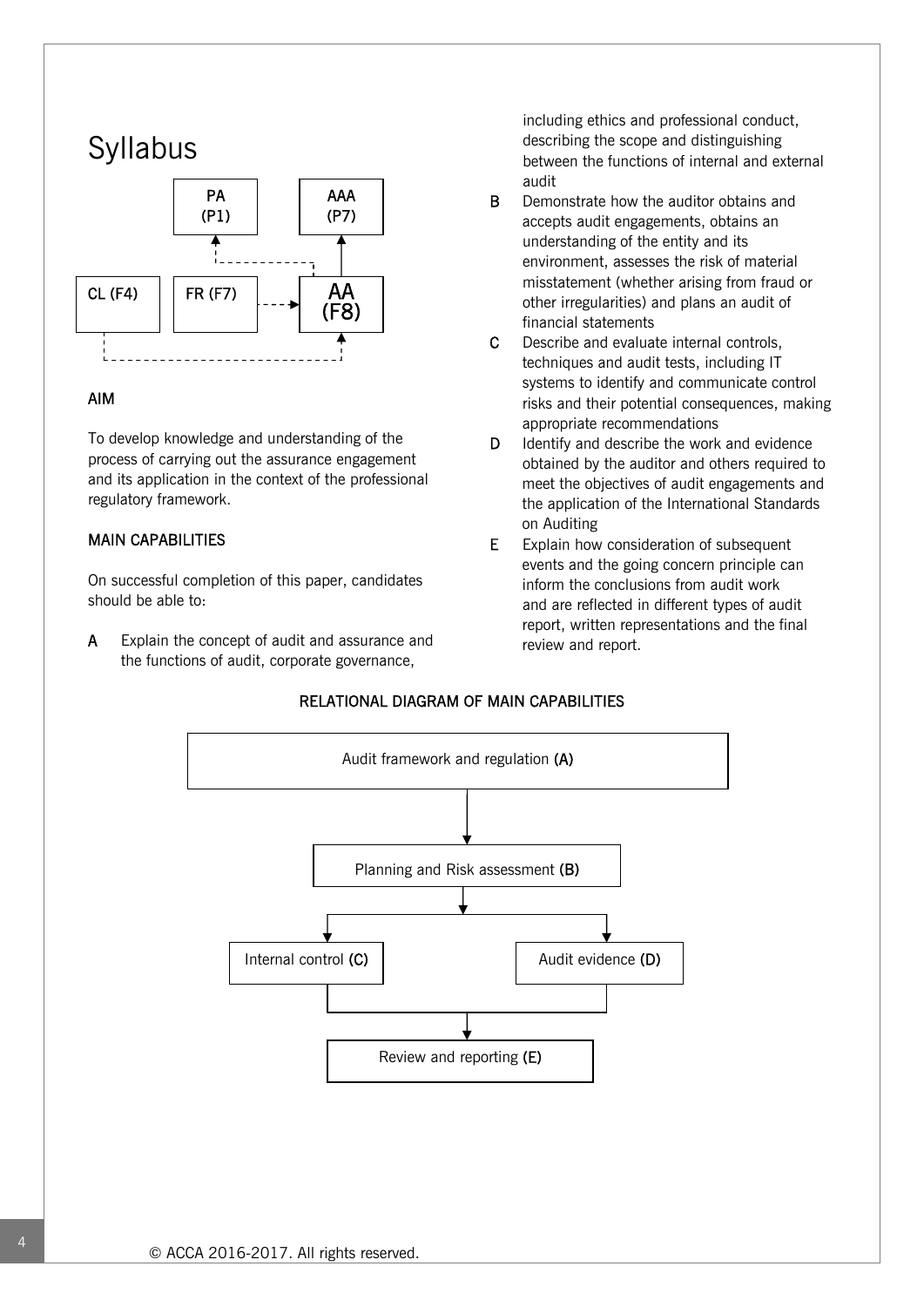## RATIONALE

The Audit and Assurance syllabus is essentially divided into five areas. The syllabus starts with the nature, purpose and scope of assurance engagements both internal and external, including the statutory audit, its regulatory environment, and introduces governance and professional ethics relating to audit and assurance. It then leads into planning and risk assessment audit. The syllabus then covers a range of areas relating to an audit of financial statements including the scope of internal control. These include, evaluating internal controls, audit evidence, and a review of the financial statements. In addition to final review procedures, the final section concentrates on reporting, including the form and content of the independent auditor's report.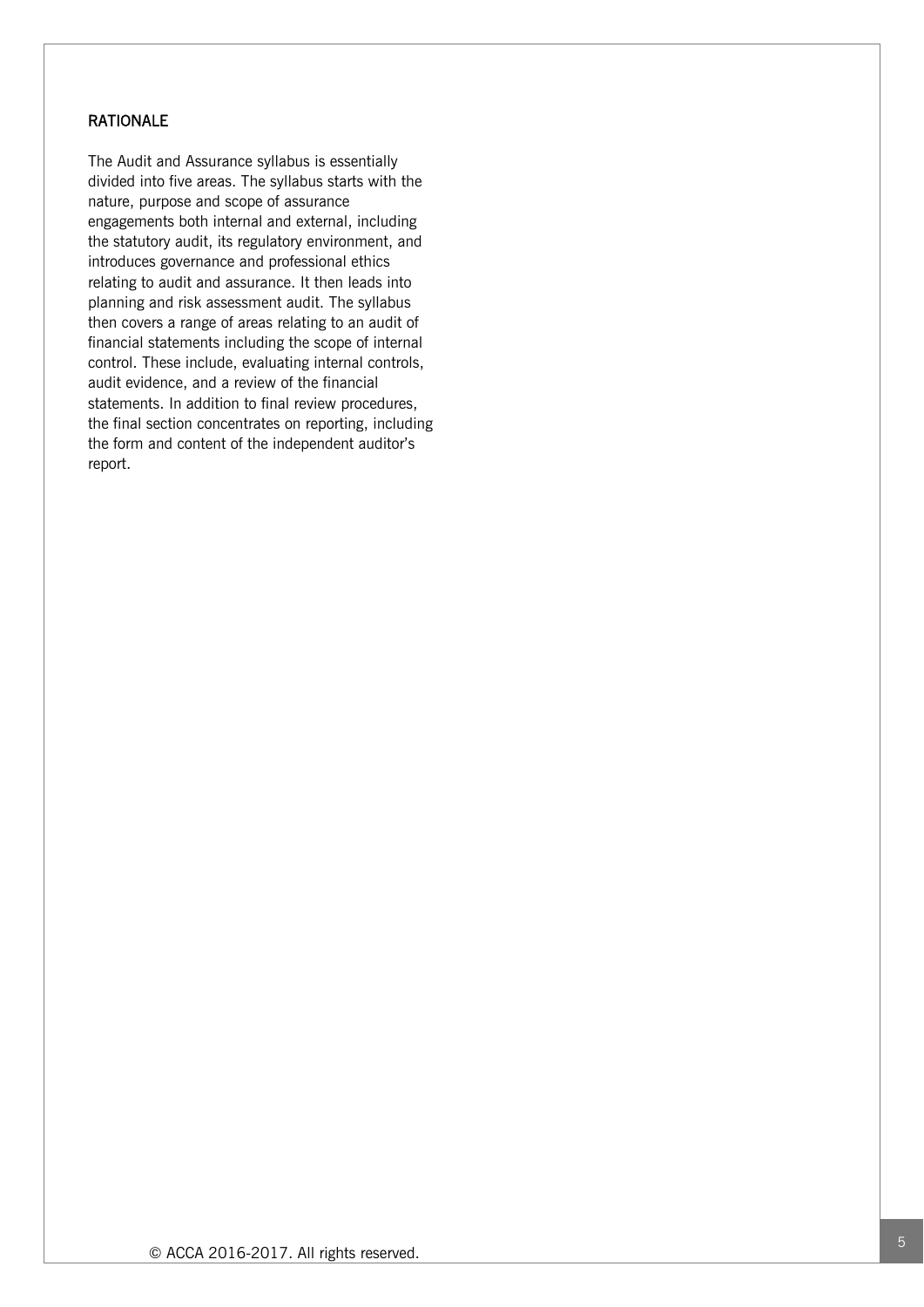#### DETAILED SYLLABUS

#### A. Audit framework and regulation

- 1. The concept of audit and other assurance engagements
- 2. External audits
- 3. Corporate governance
- 4. Professional ethics and ACCA's Code of Ethics and Conduct
- 5. Internal audit and governance and the differences between external audit and internal audit
- 6. The scope of the internal audit function, outsourcing and internal audit assignments

#### B. Planning and risk assessment

- 1. Obtaining and accepting audit engagements
- 2. Objective and general principles
- 3. Assessing audit risks
- 4. Understanding the entity and its environment
- 5. Fraud, laws and regulations
- 6. Audit planning and documentation

#### C. Internal control

- 1. Internal control systems
- 2. The use and evaluation of internal control systems by auditors
- 3. Tests of control
- 4. Communication on internal control

#### D. Audit evidence

- 1. Financial statement assertions and audit evidence
- 2. Audit procedures
- 3. Audit sampling and other means of testing
- 4. The audit of specific items
- 5. Computer-assisted audit techniques
- 6. The work of others
- 7 Not-for-profit organisations

#### E. Review and reporting

- 1. Subsequent events
- 2. Going concern
- 3. Written representations
- 4. Audit finalisation and the final review
- 5. Audit reports

## APPROACH TO EXAMINING THE SYLLABUS

The syllabus is assessed by a three-hour 15 minutes paper-based examination, All questions are compulsory.

Section A of the exam comprises three 10 mark case-based questions. Each case has five objective test questions worth 2 marks each.

Section B of the exam comprises one 30 mark question and two 20 mark questions.

Section B of the exam will predominantly examine one or more aspects of audit and assurance from planning and risk assessment, internal control or audit evidence, although topics from other syllabus areas may also be included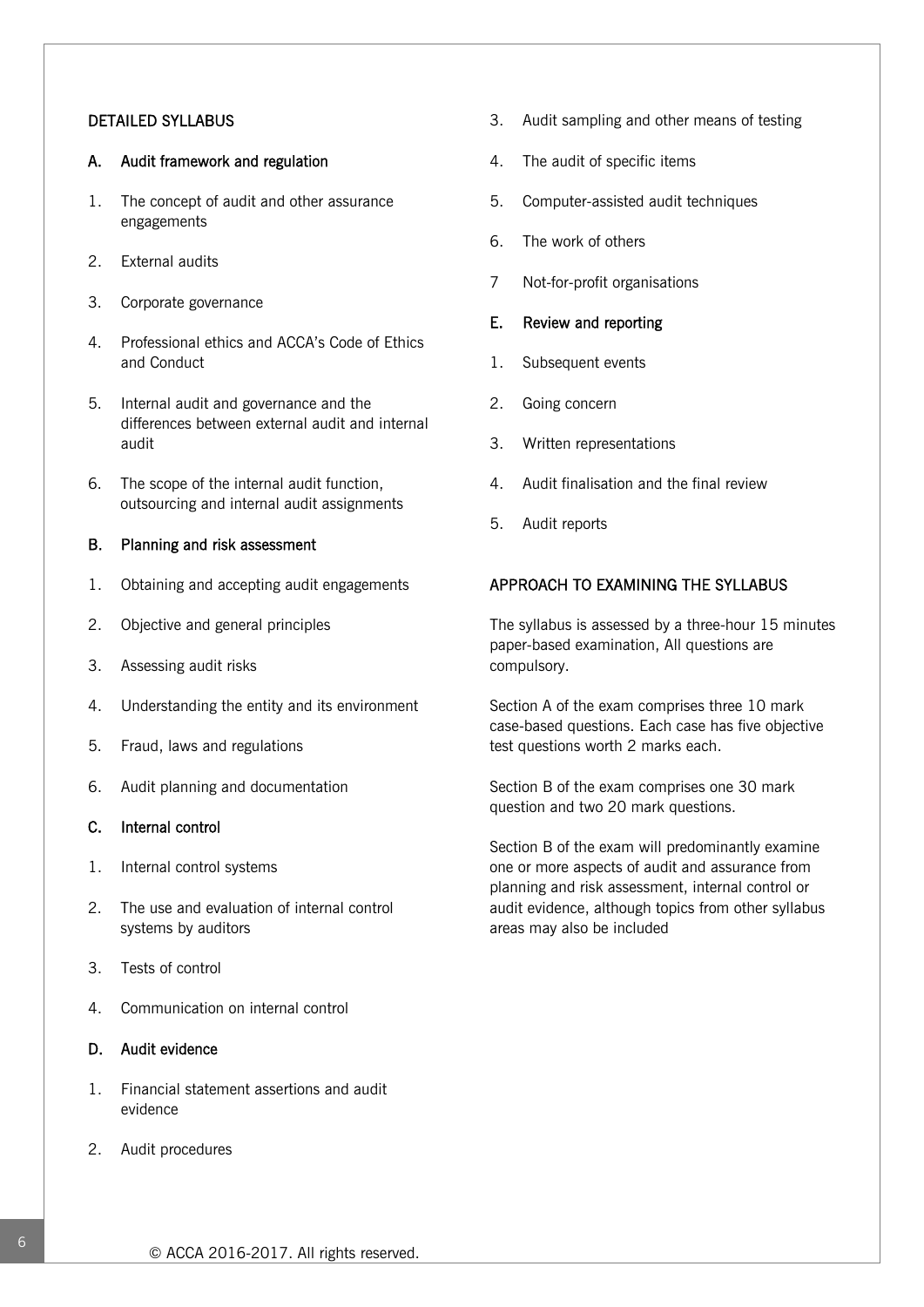# Study Guide

## A AUDIT FRAMEWORK AND REGULATION

- 1. The concept of audit and other assurance engagements
- a) Identify and describe the objective and general principles of external audit engagements.<sup>[2]</sup>
- b) Explain the nature and development of audit and other assurance engagements.<sup>[1]</sup>
- c) Discuss the concepts of accountability, stewardship and agency.<sup>[2]</sup>
- d) Define and provide the objectives of an assurance engagement.<sup>[1]</sup>
- e) Explain the five elements of an assurance engagement.<sup>[2]</sup>
- f) Describe the types of assurance engagement<sup>[2]</sup>
- g) Explain the level of assurance provided by an external audit and other review engagements and the concept of true and fair presentation.<sup>[1]</sup>

## 2. External audits

- a) Describe the regulatory environment within which external audits take place.<sup>[1]</sup>
- b) Discuss the reasons and mechanisms for the regulation of auditors.<sup>[1]</sup>
- c) Explain the statutory regulations governing the appointment, rights, removal and resignation of auditors.<sup>[1]</sup>
- d) Explain the regulations governing the rights and duties of auditors $[1]$
- e) Describe the limitations of external audits.<sup>[1]</sup>
- f) Explain the development and status of International Standards on Auditing (ISAs).<sup>[1]</sup>
- g) Explain the relationship between International Standards on Auditing and national standards.<sup>[1]</sup>

### 3. Corporate governance

- a) Discuss the objectives, relevance and importance of corporate governance.<sup>[2]</sup>
- b) Discuss the provisions of international codes of corporate governance (such as OECD) that are most relevant to auditors.[2]
- c) Describe good corporate governance requirements relating to directors' responsibilities (e.g. for risk management and internal control) and the reporting responsibilities of auditors.[2]
- d) Evaluate corporate governance deficiencies and provide recommendations to allow compliance with international codes of corporate governance.[2]
- e) Analyse the structure and roles of audit committees and discuss their benefits and limitations.<sup>[2]</sup>
- f) Explain the importance of internal control and risk management.<sup>[1]</sup>
- g) Discuss the need for auditors to communicate with those charged with governance.<sup>[2]</sup>
- 4. Professional ethics and ACCA's Code of Ethics and Conduct
- a. Define and apply the fundamental principles of professional ethics of integrity, objectivity, professional competence and due care, confidentiality and professional behaviour.[2]
- b) Define and apply the conceptual framework, including the threats to the fundamental principles of self-interest, self-review, advocacy, familiarity, and intimidation.<sup>[2]</sup>
- c) Discuss the safeguards to offset the threats to the fundamental principles.<sup>[2]</sup>
- d) Describe the auditor's responsibility with regard to auditor independence, conflicts of interest and confidentiality.<sup>[1]</sup>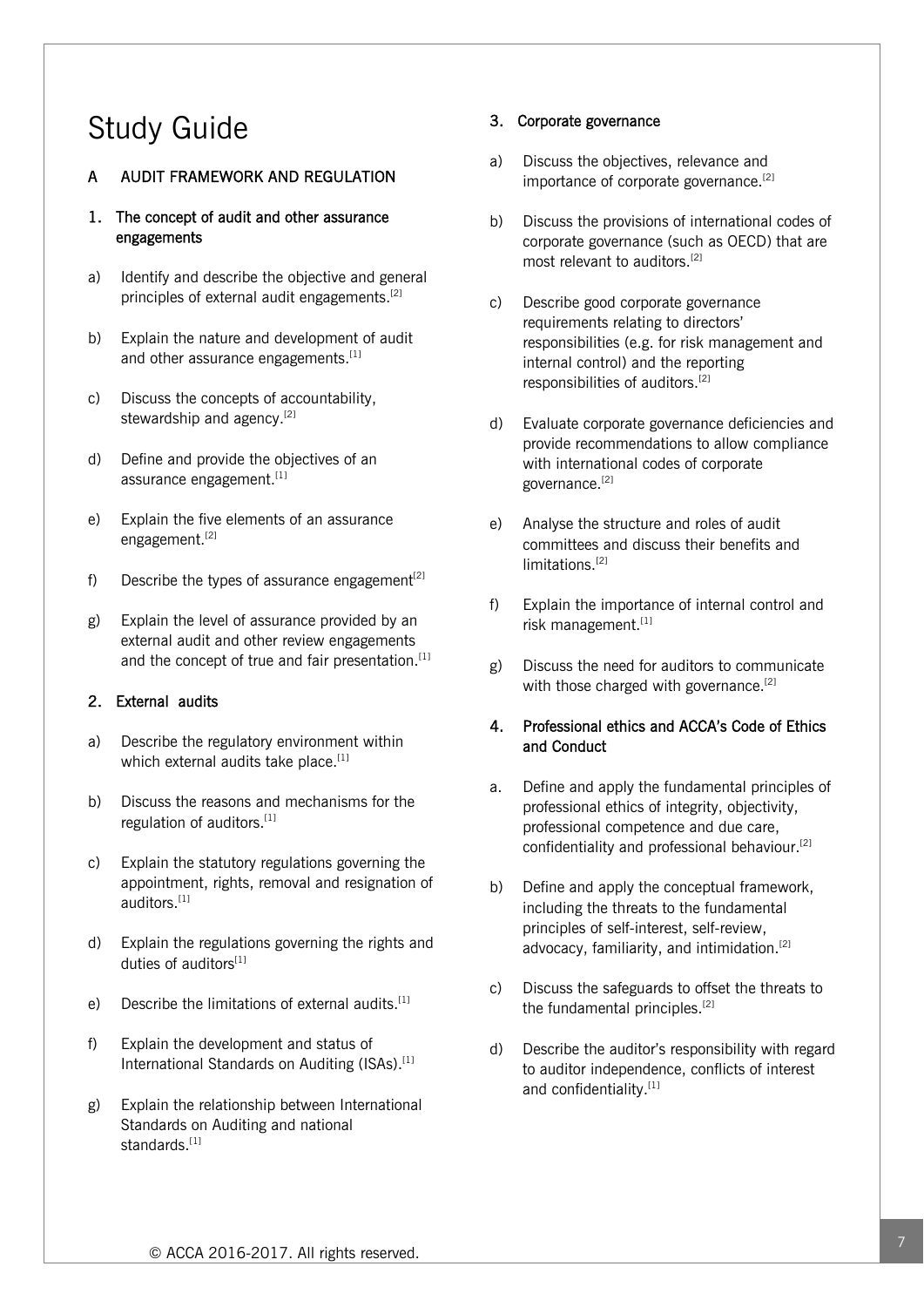- a) Discuss the factors to be taken into account when assessing the need for internal audit.<sup>[2]</sup>
- b) Discuss the elements of best practice in the structure and operations of internal audit with reference to appropriate international codes of corporate governance.<sup>[2]</sup>
- c) Compare and contrast the role of external and internal audit.<sup>[2]</sup>

### 6. The scope of the internal audit function, outsourcing and internal audit assignments

- a) Discuss the scope of internal audit and the limitations of the internal audit function.<sup>[2]</sup>
- b) Explain outsourcing and the associated advantages and disadvantages of outsourcing the internal audit function.<sup>[1]</sup>
- c) Discuss the nature and purpose of internal audit assignments including value for money, IT, financial, regulatory compliance, fraud investigations and customer experience.<sup>[2]</sup>
- d) Discuss the nature and purpose of operational internal audit assignments<sup>[2]</sup>
- e) Describe the format and content of audit review reports and make appropriate recommendations to management and those charged with governance<sup>[2]</sup>

## B PLANNING AND RISK ASSESSMENT

#### 1. Obtaining, accepting and continuing audit engagements

- a) Discuss the requirements of professional ethics and ISAs in relation to the acceptance / continuance of audit engagements [2]
- b) Explain the preconditions for an audit  $[2]$
- c) Explain the process by which an auditor obtains an audit engagement [2]
- d) Discuss the importance of engagement letters and their contents<sup>[1]</sup>

e) Explain the quality control procedures that should be in place over engagement performance, monitoring quality and compliance with ethical requirements<sup>[2]</sup>

#### 2. Objective and general principles

- a) Identify the overall objectives of the auditor and the need to conduct an audit in accordance with ISAs<sup>[2]</sup>
- b) Explain the need to plan and perform audits with an attitude of professional scepticism, and to exercise professional judgment.<sup>[2]</sup>

#### 3. Assessing audit risks

- a) Explain the components of audit risk. $[1]$
- b) Explain the audit risks in the financial statements and explain the auditor's response to each risk.<sup>[2]</sup>
- c) Define and explain the concepts of materiality and performance materiality.<sup>[2]</sup>
- d) Explain and calculate materiality levels from financial information.[2]

#### 4. Understanding the entity and its environment

- a) Explain how auditors obtain an initial understanding of the entity and its environment.<sup>[2]</sup>
- b) Describe and explain the nature, and purpose of, analytical procedures in planning.<sup>[2]</sup>
- c) Compute and interpret key ratios used in analytical procedures.<sup>[2]</sup>

#### 5. Fraud, laws and regulations

- a) Discuss the effect of fraud and misstatements on the audit strategy and extent of audit work.[2]
- b) Discuss the responsibilities of internal and external auditors for the prevention and detection of fraud and error.<sup>[2]</sup>
- c) Explain the auditor's responsibility to consider laws and regulations.<sup>[2)</sup>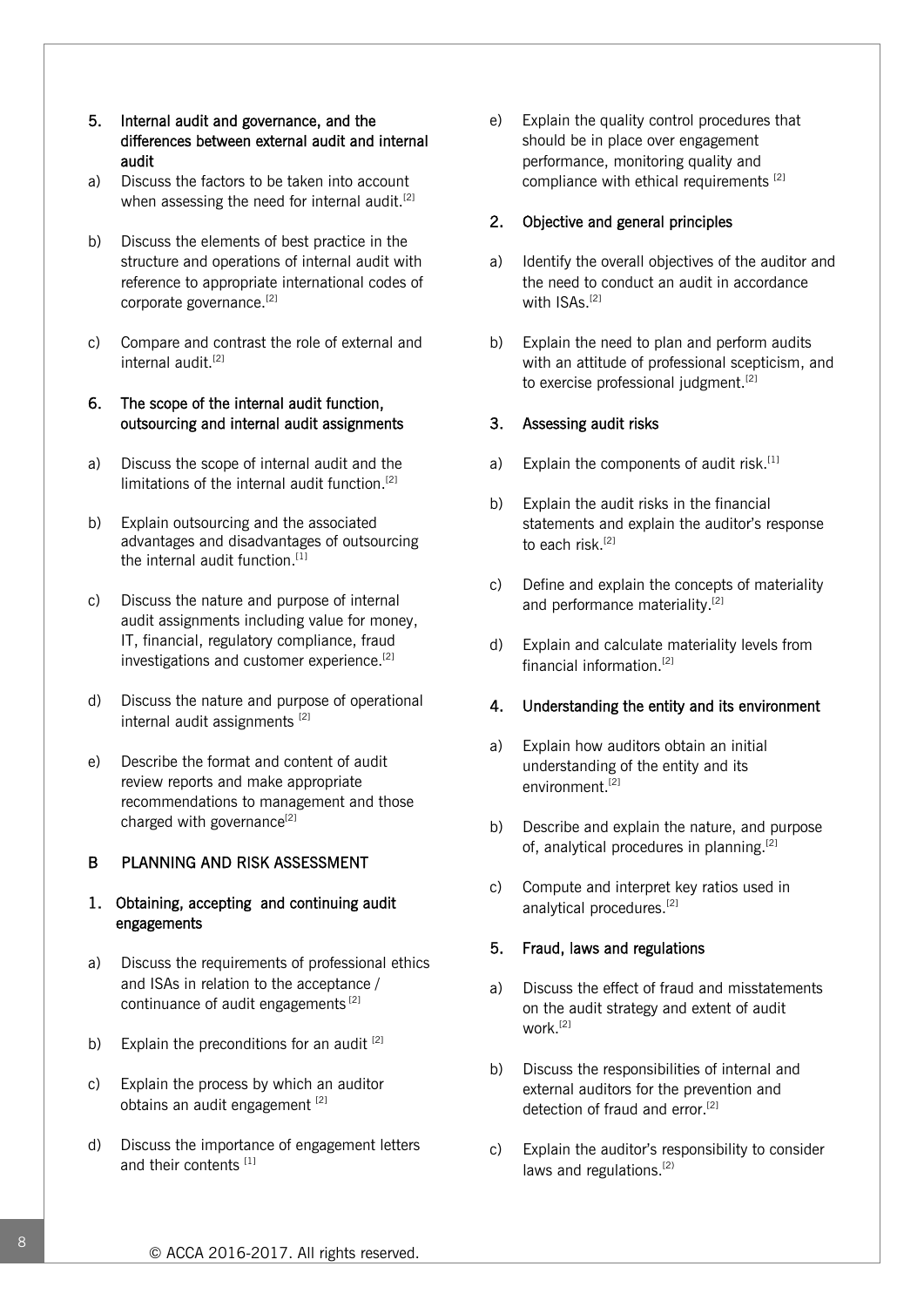#### 6. Audit planning and documentation

- a) Identify and explain the need for and importance of planning an audit. $[2]$
- b) Identify and describe the contents of the overall audit strategy and audit plan.<sup>[2]</sup>
- c) Explain and describe the relationship between the overall audit strategy and the audit plan.<sup>[2]</sup>
- d) Explain the difference between an interim and final audit. $[1]$
- e) Describe the purpose of an interim audit, and the procedures likely to be adopted at this stage in the audit.<sup>[2]</sup>
- f) Describe the impact of the work performed during the interim audit on the final audit.<sup>[2]</sup>
- h) Explain the need for, and the importance of, audit documentation.<sup>[1]</sup>
- i) Describe the form and contents of working papers and supporting documentation.<sup>[2]</sup>
- j) Explain the procedures to ensure safe custody and retention of working papers.<sup>[1]</sup>

#### C INTERNAL CONTROL

#### 1. Internal control systems

- a) Explain why an auditor needs to obtain an understanding of internal control relevant to the audit. $[1]$
- b) Describe and explain the five components of internal control<sup>[2]</sup>
	- i) the control environment
	- ii) the entity's risk assessment process,
	- iii) the information system, including the related business processes, relevant to financial reporting and communication
	- iv) control activities relevant to the audit
	- v) monitoring of controls

### 2. The use and evaluation of internal control systems by auditors

- a) Explain how auditors record internal control systems including the use of, narrative notes, flowcharts, internal control questionnaires and internal control evaluation questionnaires.<sup>[2]</sup>
- b) Evaluate internal control components, including deficiencies and significant deficiencies in internal control.<sup>[2]</sup>
- c) Discuss the limitations of internal control components<sup>[2]</sup>

#### 3. Tests of control

- a) Describe computer systems controls including general IT controls and application controls  $\{2\}$
- b) Describe control objectives, control procedures, activities and tests of control in relation to:
	- i) The sales system;
	- ii) The purchases system
	- iii) The payroll system
	- iv) The inventory system
	- v) The cash system
	- vi) Non-current assets

#### 4. Communication on internal control

- a) Discuss the requirements and methods of how reporting significant deficiencies in internal control are provided to management and those charged with governance.<sup>[2]</sup>
- b) Explain, in a format suitable for inclusion in a report to management significant deficiencies within an internal control system and provide recommendations for overcoming these deficiencies to management

## D AUDIT EVIDENCE

## 1. Financial statement assertions and audit evidence

- a) Explain the assertions contained in the financial statements about:<sup>[2]</sup>
	- (i) Classes of transactions and events and related disclosures;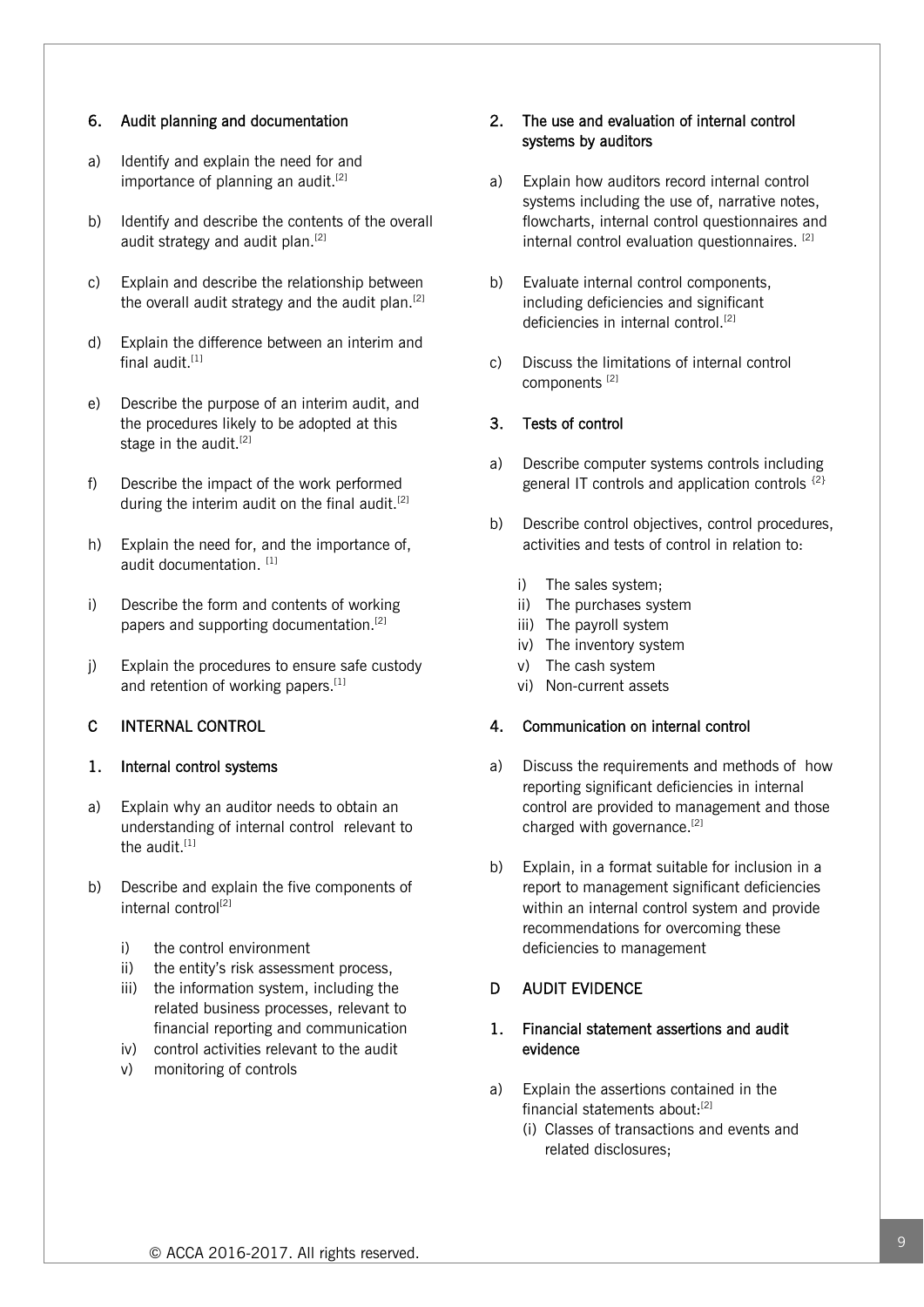- (ii) Account balances and related disclosures at the period end;
- b) Describe audit procedures to obtain audit evidence , including inspection , observation, external confirmation, recalculation, reperformance, analytical procedures and enquir $v^{[2]}$
- c) Discuss the quality and quantity of audit evidence<sup>[2]</sup>
- d) Discuss the relevance and reliability of audit evidence<sup>[2]</sup>

#### 2. Audit procedures

- a) Discuss substantive procedures for obtaining audit evidence<sup>[2]</sup>
- b) Discuss and provide examples of how analytical procedures are used as substantive procedures<sup>[2]</sup>
- c) Discuss the problems associated with the audit and review of accounting estimates.<sup>[2]</sup>
- d) Describe why smaller entities may have different control environments and describe the types of evidence likely to be available in smaller entities.<sup>[1]</sup>
- e) Discuss the difference between tests of control and substantive procedures<sup>[2]</sup>

#### 3. Audit sampling and other means of testing

- a) Define audit sampling and explain the need for sampling.<sup>[1]</sup>
- b) Identify and discuss the differences between statistical and non-statistical sampling.<sup>[2]</sup>
- c) Discuss and provide relevant examples of, the application of the basic principles of statistical sampling and other selective testing procedures.<sup>[2]</sup>
- d) Discuss the results of statistical sampling, including consideration of whether additional testing is required.<sup>[2]</sup>

## 4. The audit of specific items

For each of the account balances stated in this subcapability:

Explain the audit objectives and the audit procedures to obtain sufficient, appropriate evidence in relation to:

- a) Receivables: [2]
	- i) direct confirmation of accounts receivable
	- ii) other evidence in relation to receivables and prepayments, and
	- iii) completeness and occurrence of revenue.
- b) Inventory: [2]
	- i) inventory counting procedures in relation to year-end and continuous inventory systems
	- ii) cut-off testing
	- iii) auditor's attendance at inventory counting
	- iv) direct confirmation of inventory held by third parties,
	- v) valuation
	- vi) other evidence in relation to inventory.
- c) Payables and accruals: [2]
	- i) supplier statement reconciliations and direct confirmation of accounts payable,
	- ii) obtain evidence in relation to payables and accruals, and
	- iii) purchases and other expenses.
- d) Bank and cash:  $[2]$ 
	- i) bank confirmation reports used in obtaining evidence in relation to bank and cash
	- ii) other evidence in relation to bank and
	- iii) other evidence in relation to cash.
- e) Tangible and intangible non-current assets  $^{[2]}$ 
	- i) evidence in relation to non-current assets and
	- ii) depreciation
	- iii) profit/loss on disposal
- f) Non-current liabilities, provisions and contingencies<sup>[2]</sup>
	- i) evidence in relation to non-current liabilities
	- ii) provisions and contingencies
- g) Share capital, reserves and directors' emoluments: [2]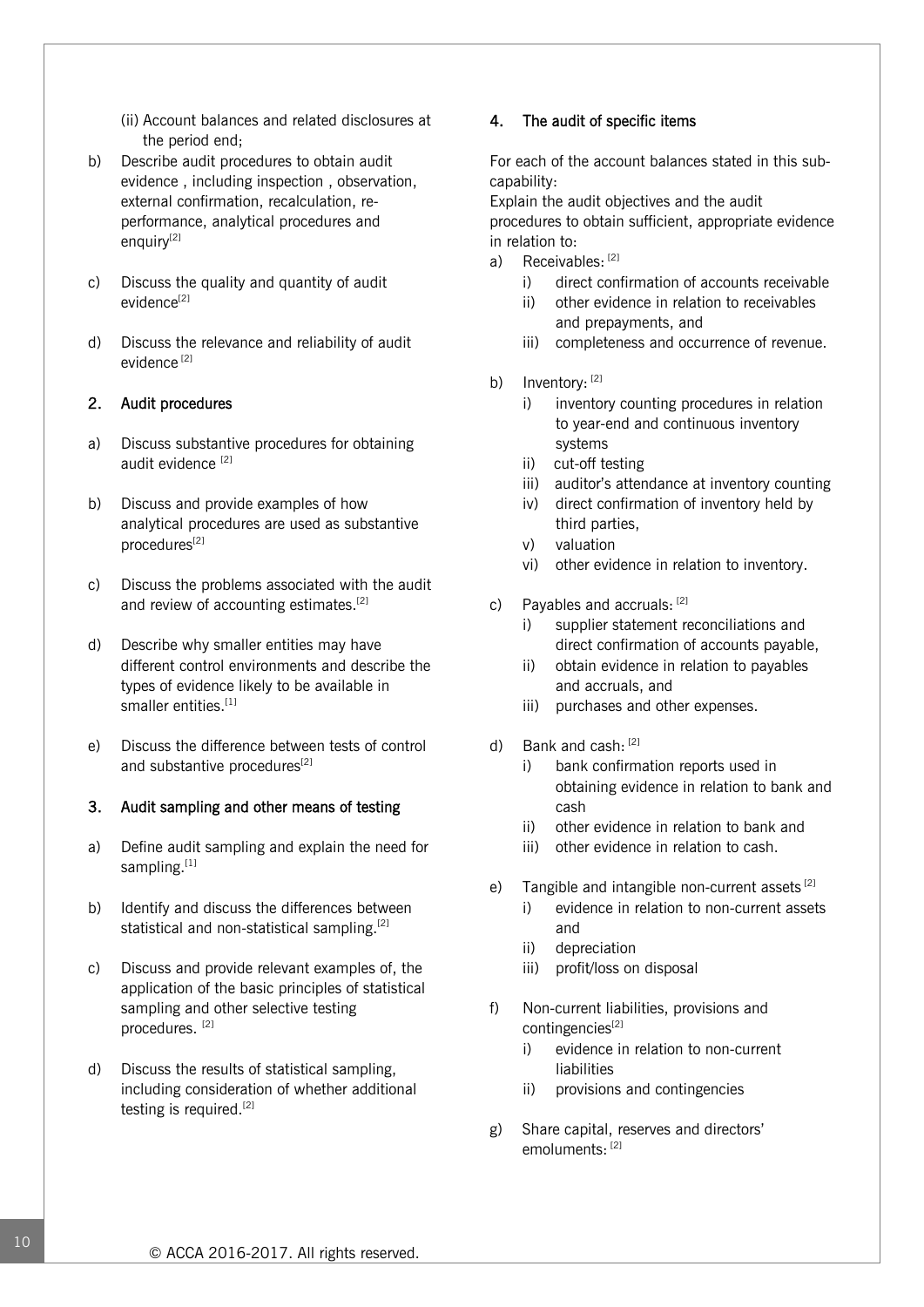i) evidence in relation to share capital, reserves and directors' emoluments

## 5. Computer-assisted audit techniques

- a) Explain the use of computer-assisted audit techniques in the context of an audit.<sup>[1]</sup>
- b) Discuss and provide relevant examples of the use of test data and audit software.<sup>[2]</sup>

## 6. The work of others

- a) Discuss why auditors rely on the work of others.[2]
- b) Discuss the extent to which external auditors are able to rely on the work of experts, including the work of internal audit. $[2]$
- c) Explain the audit considerations relating to entities using service organisations [2]
- d) Explain the extent to which reference to the work of others can be made in audit reports.<sup>[1]</sup>

### 7. Not-for-profit organisations

a) Apply audit techniques to not-for-profit organisations.[2]

## E REVIEW AND REPORTING

#### 1. Subsequent events

- a) Explain the purpose of a subsequent events review.[1]
- b) Explain the responsibilities of auditors regarding subsequent events.<sup>[1]</sup>
- c) Discuss the procedures to be undertaken in performing a subsequent events review.<sup>[2]</sup>

#### 2. Going concern

- a) Define and discuss the significance of the concept of going concern.[2]
- b) Explain the importance of and the need for going concern reviews.[2]
- c) Explain the respective responsibilities of auditors and management regarding going concern.<sup>[1]</sup>
- d) Identify and explain potential indicators that an entity is not a going concern.  $21$
- e) Discuss the procedures to be applied in performing going concern reviews.<sup>[2]</sup>
- f) Discuss the disclosure requirements in relation to going concern issues.<sup>[2]</sup>
- g) Discuss the reporting implications of the findings of going concern reviews.<sup>[2]</sup>

## 3. Written representations

- a) Explain the purpose of and procedure for obtaining written representations.<sup>[2]</sup>
- b) Discuss the quality and reliability of written representations as audit evidence.<sup>[2]</sup>
- c) Discuss the circumstances where written representations are necessary and the matters on which representations are commonly obtained.<sup>[2]</sup>

#### 4. Audit finalisation and the final review

- a) Discuss the importance of the overall review in ensuring that sufficient, appropriate evidence has been obtained.<sup>[2]</sup>
- b) Describe procedures an auditor should perform in conducting their overall review of financial statements.<sup>[2]</sup>
- c) Explain the significance of uncorrected misstatements.[1]
- d) Evaluate the effect of dealing with uncorrected misstatements.[2]

#### 5. Audit reports

- a) Identify and describe the basic elements contained in the independent auditor's report $[1]$
- b) Explain unmodified audit opinions in the auditor's report.<sup>[2]</sup>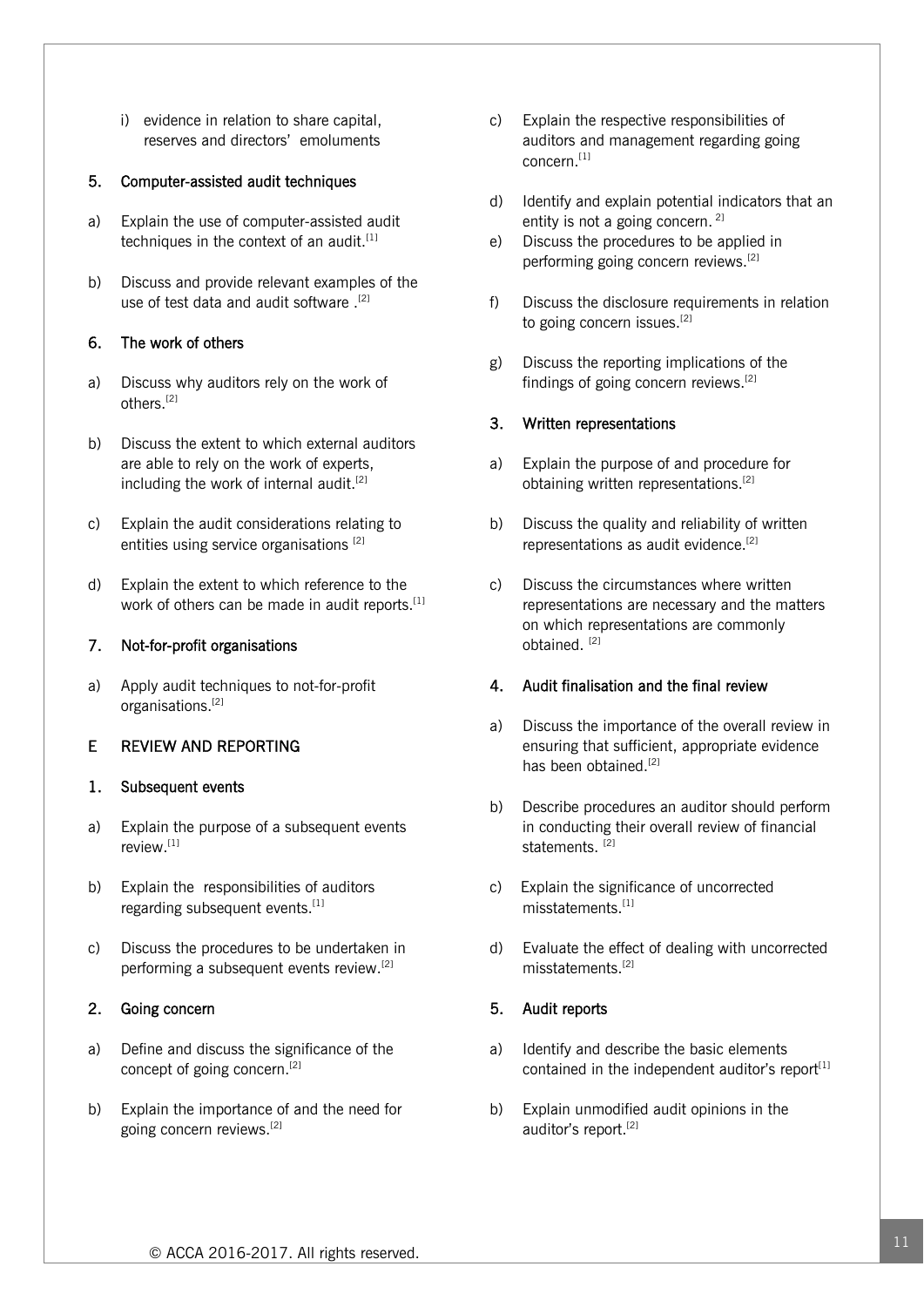- c) Explain modified audit opinions in the audit report.<sup>[2]</sup>
- d) Describe the format and content of emphasis of matter and other matter paragraphs.<sup>[2]</sup>